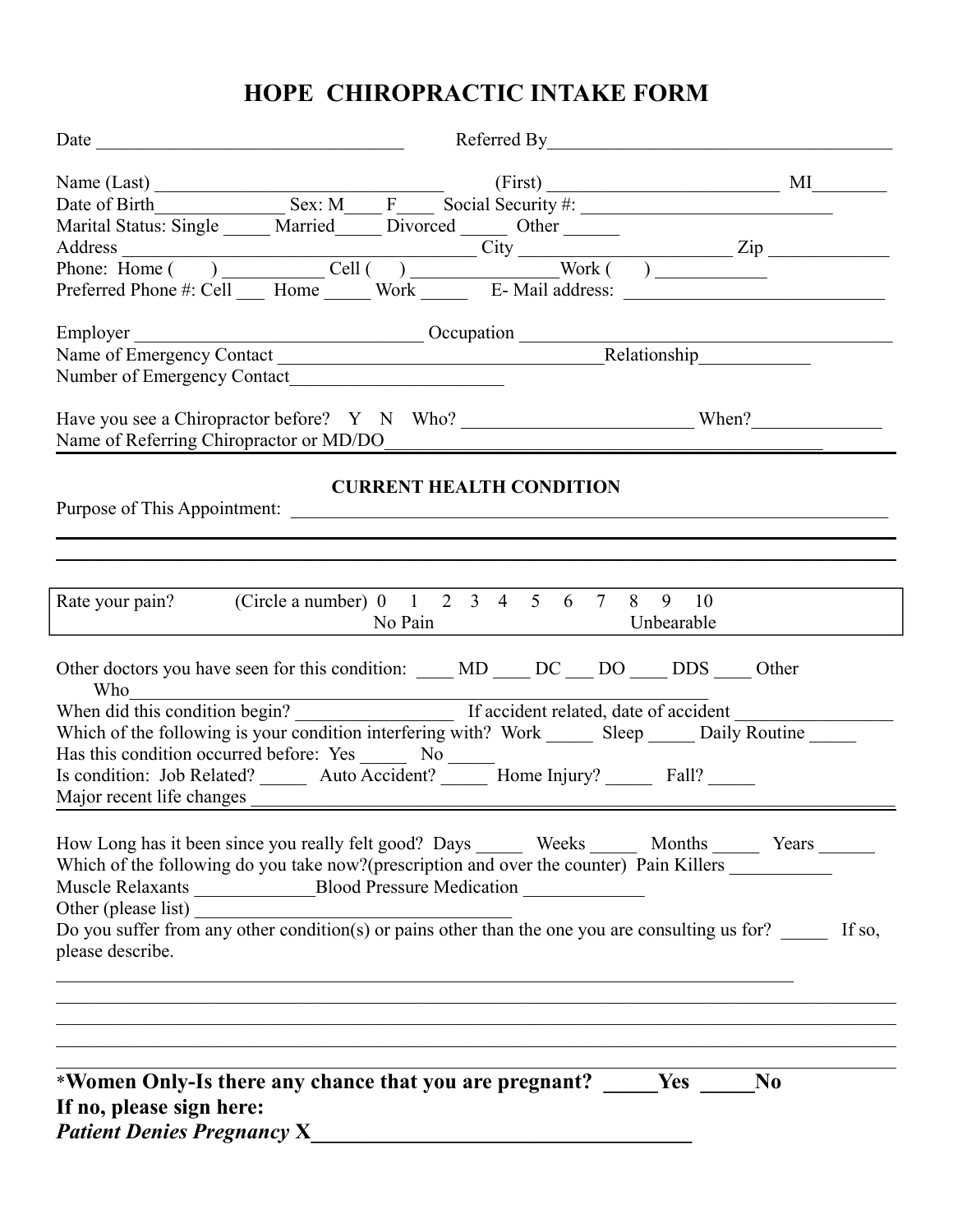# PAST HEALTH CONDITION

List Past Conditions: (Include dates and type of treatment for each condition described)

|                                     |                                                          | Major Surgery/Operations(Include Date and Outcome): Appendectomy |  |
|-------------------------------------|----------------------------------------------------------|------------------------------------------------------------------|--|
|                                     | Tonsillectomy Gall Bladder                               |                                                                  |  |
|                                     |                                                          | Hernia Back Surgery Back Surgery Broken Bone(S)                  |  |
|                                     | Other:                                                   |                                                                  |  |
|                                     |                                                          |                                                                  |  |
|                                     |                                                          |                                                                  |  |
|                                     |                                                          |                                                                  |  |
|                                     |                                                          |                                                                  |  |
|                                     |                                                          |                                                                  |  |
| Hospitalizations (Other than Above) |                                                          |                                                                  |  |
|                                     |                                                          |                                                                  |  |
|                                     |                                                          |                                                                  |  |
|                                     |                                                          |                                                                  |  |
| Sports Injuries                     |                                                          |                                                                  |  |
|                                     |                                                          |                                                                  |  |
|                                     |                                                          |                                                                  |  |
|                                     |                                                          |                                                                  |  |
|                                     |                                                          |                                                                  |  |
|                                     | Other major accidents or falls (starting from childhood) |                                                                  |  |
|                                     |                                                          |                                                                  |  |
|                                     |                                                          |                                                                  |  |
|                                     |                                                          |                                                                  |  |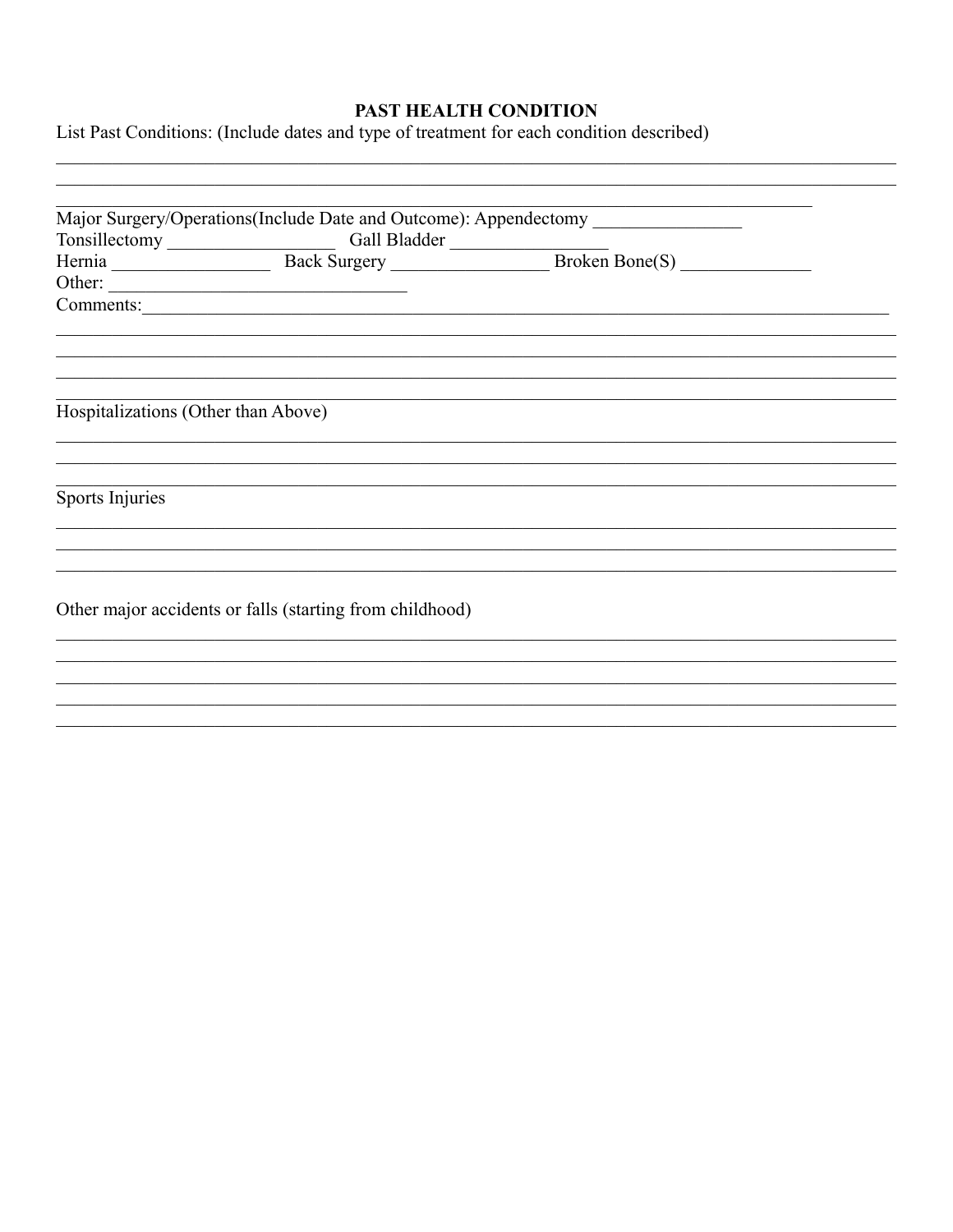### **PLEASE CHECK ALL PRESENT SYMPTOMS**

#### **HEAD**

- $\Box$  Headaches
- **Sinus Migraine**
- Forehead Temples
- \_\_\_\_\_ Entire head
- Back of head
- $\Box$  Head feels heavy
- $\square$  Loss of memory
- $\Box$  Light bothers eyes
- $\Box$  Blurred vision
- $\square$  Loss of taste
- $\square$  Loss of balance
- $\square$  Dizziness
- $\square$  Loss of hearing
- $\Box$  Pain in ears
- $\Box$  Buzzing in ears

#### **NECK**

- $\Box$  Neck pain (constant)
- $\Box$  Neck pain (with movement)
- forward backward
- turn to left to right
- bend to left to right
- $\Box$  Pinched nerve in neck
- $\Box$  Muscle spasms in neck
- $\Box$  Grinding sounds in neck
- $\Box$  Arthritis in neck

#### **SHOULDERS**

- $\Box$  Pain in shoulder joint ( $\Box$  L)
- $\Box$  Pain across shoulders
- $\Box$  Bursitis (R  $L$ )
- $\Box$  Can't raise arm \_\_\_\_\_ above shoulder level
- over head
- $\square$  Shoulder tension
- $\Box$  Pinched nerve (R L)
- Muscle Spasms

### **ARMS & HANDS:**

 $\Box$  Upper arm pain  $(R L)$  $\Box$  Elbow pain (R L)  $\Box$  Tennis elbow (R L)  $\Box$  Forearm pain  $(R L)$  $\Box$  Hand pain  $(R L)$  $\Box$  Finger pain (R L)  $\square$  Sensation of pins and needles \_\_\_\_\_ in arms \_\_\_\_\_ in fingers  $\Box$  Numbness in arms  $(R L)$  $\Box$  Numbness in fingers  $(R L)$ 

- $\Box$  Fingers go to sleep
- Aggravated by movement
- $\Box$  Cold hands
- $\square$  Swollen joints in fingers
- $\Box$  Sore joints in fingers
- $\Box$  Loss of grip strength

### **MID-BACK**

- $\Box$  Mid-back pain
- $\Box$  Pain between shoulders \_\_\_\_\_ sharp stabbing dull ache
- $\Box$  Pain from front to back
- □ Muscle Spasms
- $\Box$  Kidney pain
- 

### **CHEST**

- $\Box$  Chest pain
- □ Shortness of Breath
- $\Box$  Pain around ribs
- $\Box$  Irregular heartbeat

### **ABDOMEN/GI**

- $\Box$  Nervous stomach
- □ Nausea
- □ Gas
- $\Box$  Constipation
- Diarrhea
- $\Box$  Hemorrhoids

### **LOW BACK**

- $\Box$  Low back pain
	- \_\_\_\_\_ lumbar
	- sacroiliac
- $\Box$  Muscle spasms

Pain is worse when:

- \_\_\_\_\_ working
- $\frac{1}{\sqrt{2}}$  bending
- \_\_\_\_\_ lifting
- \_\_\_\_\_ coughing \_\_\_\_\_\_ stooping
- \_\_\_\_\_\_ standing
- \_\_\_\_\_\_ lying down
- \_\_\_\_\_ sitting
- \_\_\_\_\_ walking
- Pain is relieved when:  $\mathcal{L}_\text{max}$

#### **HIPS, LEGS, FEET:**

- $\Box$  Buttocks pain  $(R L)$
- $\Box$  Hip joint pain  $(R L)$
- $\Box$  Pain down leg (R L)
	- \_\_\_\_\_ front
	- \_\_\_\_\_\_ side
		- \_\_\_\_\_ back
- $\Box$  Pain down both legs
- $\Box$  Knee pain (R L)
- $\Box$  Leg/ foot cramps (R  $L$ )
- $\Box$  Numbness in legs ( $\mathrm{R}$  L)
- $\Box$  Numbness in feet (R  $L$ )
- $\Box$  Numbness in toes  $(R L)$
- $\Box$  Feet feel cold

#### **WOMEN ONLY**

- $\Box$  Menstrual pain
- $\Box$  Cramping
- $\Box$  Irregularity
- □ Abortions
- $\Box$  Hysterectomy

□ Menopausal

**MEN ONLY**

**GENERAL** □ Nervousness Depressed  $\Box$  Fatigue

 $\Box$  Irritable

 $\Box$  Weight Loss  $\Box$  Weight Gain □ Diabetes  $\Box$  Hypoglycemia Daily Intake:

□ Feel Run Down

 $\Box$  Difficulty in sleeping

Coffee Tea \_\_\_\_\_\_\_\_\_\_\_\_\_\_\_\_\_\_ Cigarettes\_\_\_\_\_\_\_\_\_\_\_\_\_\_  $\Delta$ lcohol $\frac{\phantom{1}}{2\phantom{1}}$ Other

Method of birth control  $\mathcal{L}_\text{max}$ 

 $\Box$  Urinary frequency  $\Box$  Difficulty starting  $\Box$  Night urination

 $\Box$  Prostrate pain/swelling

- □ Genital Cancer
- $\square$  Discharge  $\Box$  Tumors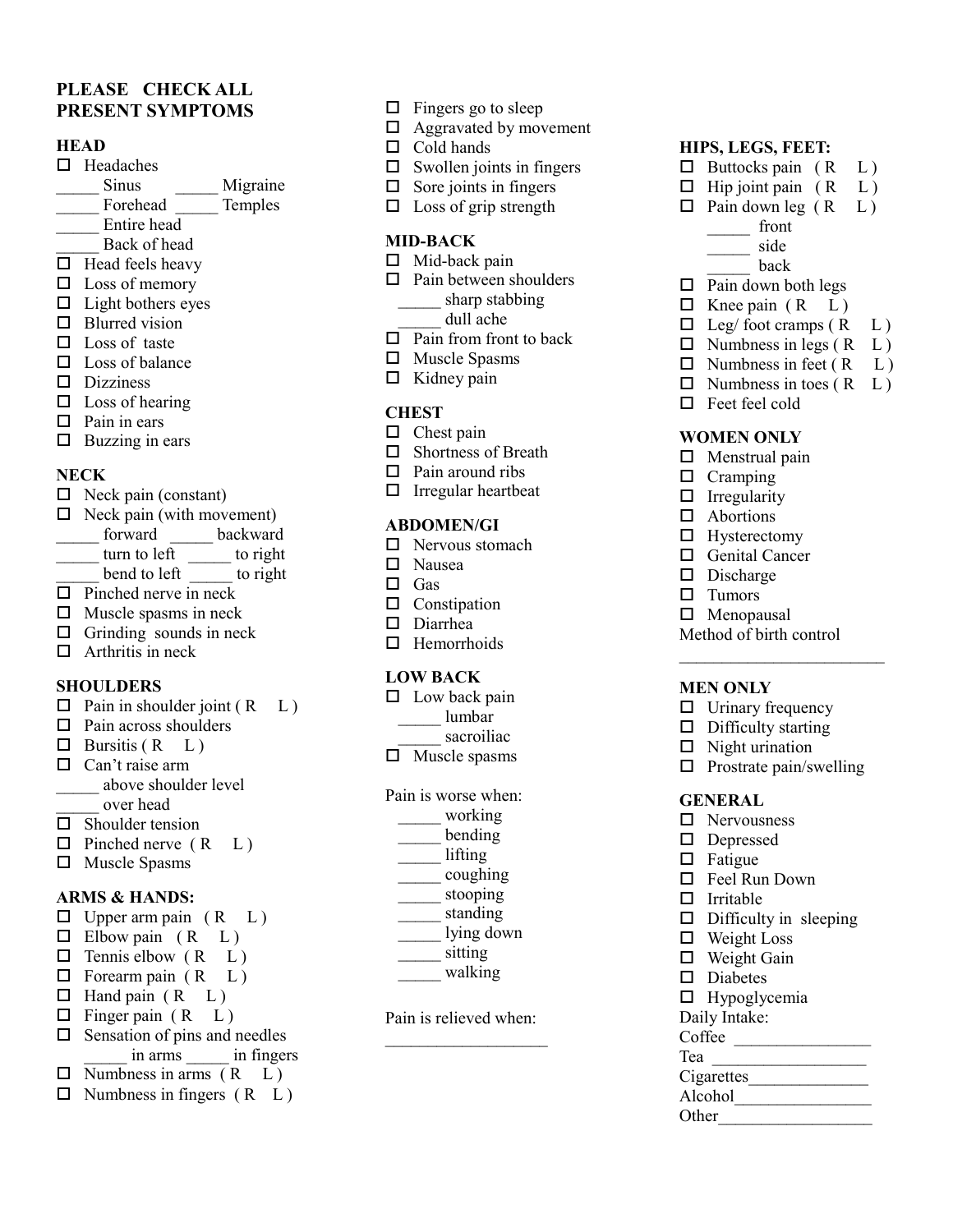# **FINANCIAL POLICY & FEE SCHEDULE**

# **Payment**

- Payment for services provided is expected at the time of service.
- All professional services are rendered to & charged to the patient receiving care or to the responsible adult in the case of a minor.
- This payment policy also applies to Personal Injury and Workman's Compensation cases.

# **Insurance**

 If you are covered by insurance in any form, including Medicare, we will provide you with a diagnostic receipt that will help you receive payment from your carrier.

# **Medicare**

- You are responsible for payment of all services at the time of service.
- Medicare Fees are set by the Federal Government and we must charge what they set.
- As required by Federal Law, we will file the mandatory forms for you each month, in an effort to have you reimbursed for covered services.

# **Returned Check Policy**

We will charge \$30 for returned checks.

## **I acknowledge that I have read, understand, and accept the terms of the above Financial Policy & Fee Schedule.**

**Name:** (Please Print) **\_\_\_\_\_\_\_\_\_\_\_\_\_\_\_\_\_\_\_\_\_\_\_\_\_\_\_\_\_\_\_\_\_\_\_** 

| Signature: | <b>Date:</b> |
|------------|--------------|
|------------|--------------|